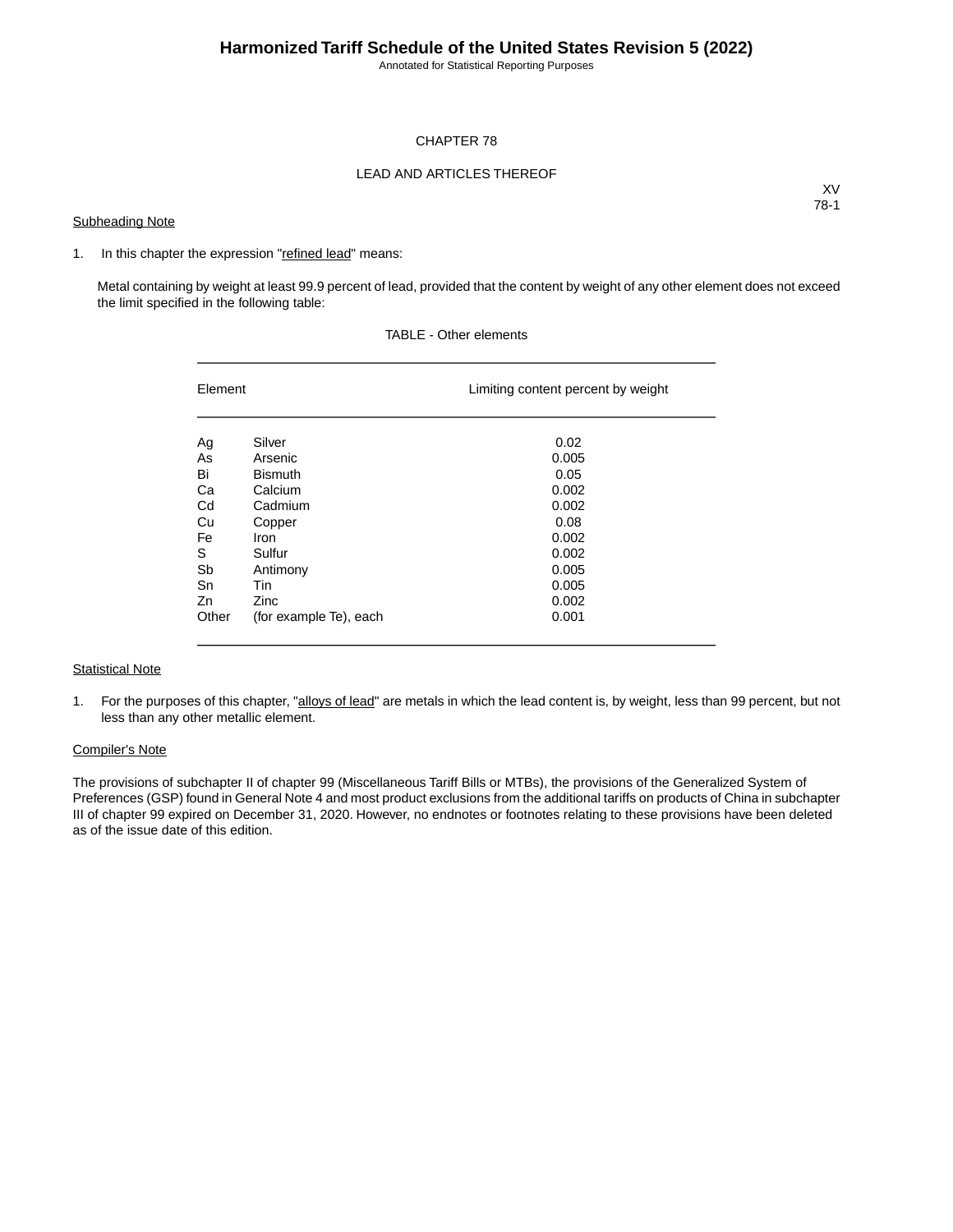## **Harmonized Tariff Schedule of the United States Revision 5 (2022)**

Annotated for Statistical Reporting Purposes

| Heading/              | Stat.       |                                                                | Unit                 |                                                           |                                                                                     |       |
|-----------------------|-------------|----------------------------------------------------------------|----------------------|-----------------------------------------------------------|-------------------------------------------------------------------------------------|-------|
| Subheading            | Suf-<br>fix | <b>Article Description</b>                                     | of<br>Quantity       | General                                                   | $\mathbf{1}$<br>Special                                                             | 2     |
| 7801<br>7801.10.00 00 |             | Unwrought lead:                                                | kg                   | 2.5% on the<br>value of the<br>lead content               | Free (A*, AU, BH,<br>CL, CO, D, E, IL,<br>JO, KR, MA, OM,                           | 10%   |
| 7801.91.00 00         |             | Other:<br>Containing by weight antimony as the principal other | kg<br>Pb kg          | 2.5% on the<br>value of the                               | P, PA, PE, S, SG)<br>Free (A, AU, BH, CL, 10%<br>CO, D, E, IL, JO,                  |       |
| 7801.99               |             | Other:                                                         |                      | lead content $\frac{1}{1}$                                | KR, MA, OM, P,<br>PA, PE, S, SG)                                                    |       |
| 7801.99.30 00         |             |                                                                | kg<br>Pb kg          | 2.5% on the<br>value of the<br>lead content $\frac{1}{2}$ | Free (A, AU, BH, CL, 10.5%<br>CO, D, E, IL, JO,<br>KR, MA, OM, P,<br>PA, PE, S, SG) |       |
| 7801.99.90            |             |                                                                |                      | 2.5% on the<br>value of the<br>lead content <sup>1/</sup> | Free (A, AU, BH, CL,<br>CO, D, E, IL, JO,<br>KR, MA, OM, P,<br>PA, PE, S, SG)       | 10%   |
|                       | 30<br>50    |                                                                | Pb kg                |                                                           |                                                                                     |       |
| 7802.00.00            | 30          |                                                                | Pb kg                | Free                                                      |                                                                                     | 11.5% |
|                       | 60          |                                                                | Pb kg<br>kg<br>Pb kg |                                                           |                                                                                     |       |
| 7804                  |             | Lead plates, sheets, strip and foil; lead powders and flakes:  |                      |                                                           |                                                                                     |       |
|                       |             | Plates, sheets, strip and foil:                                |                      |                                                           |                                                                                     |       |
| 7804.11.00 00         |             | Sheets, strip and foil of a thickness (excluding any           |                      |                                                           | Free (A, AU, BH, CL, 45%<br>CO, D, E, IL, JO,<br>KR, MA, OM, P,<br>PA, PE, S, SG)   |       |
| 7804.19.00 00         |             |                                                                |                      |                                                           | Free (A, AU, BH, CL, 45%<br>CO, D, E, IL, JO,<br>KR, MA, OM, P,                     |       |
| 7804.20.00 00         |             |                                                                |                      |                                                           | PA, PE, S, SG)                                                                      | 45%   |
|                       |             |                                                                |                      |                                                           |                                                                                     |       |
|                       |             |                                                                |                      |                                                           |                                                                                     |       |
|                       |             |                                                                |                      |                                                           |                                                                                     |       |
|                       |             |                                                                |                      |                                                           |                                                                                     |       |
|                       |             |                                                                |                      |                                                           |                                                                                     |       |
|                       |             |                                                                |                      |                                                           |                                                                                     |       |

XV 78-2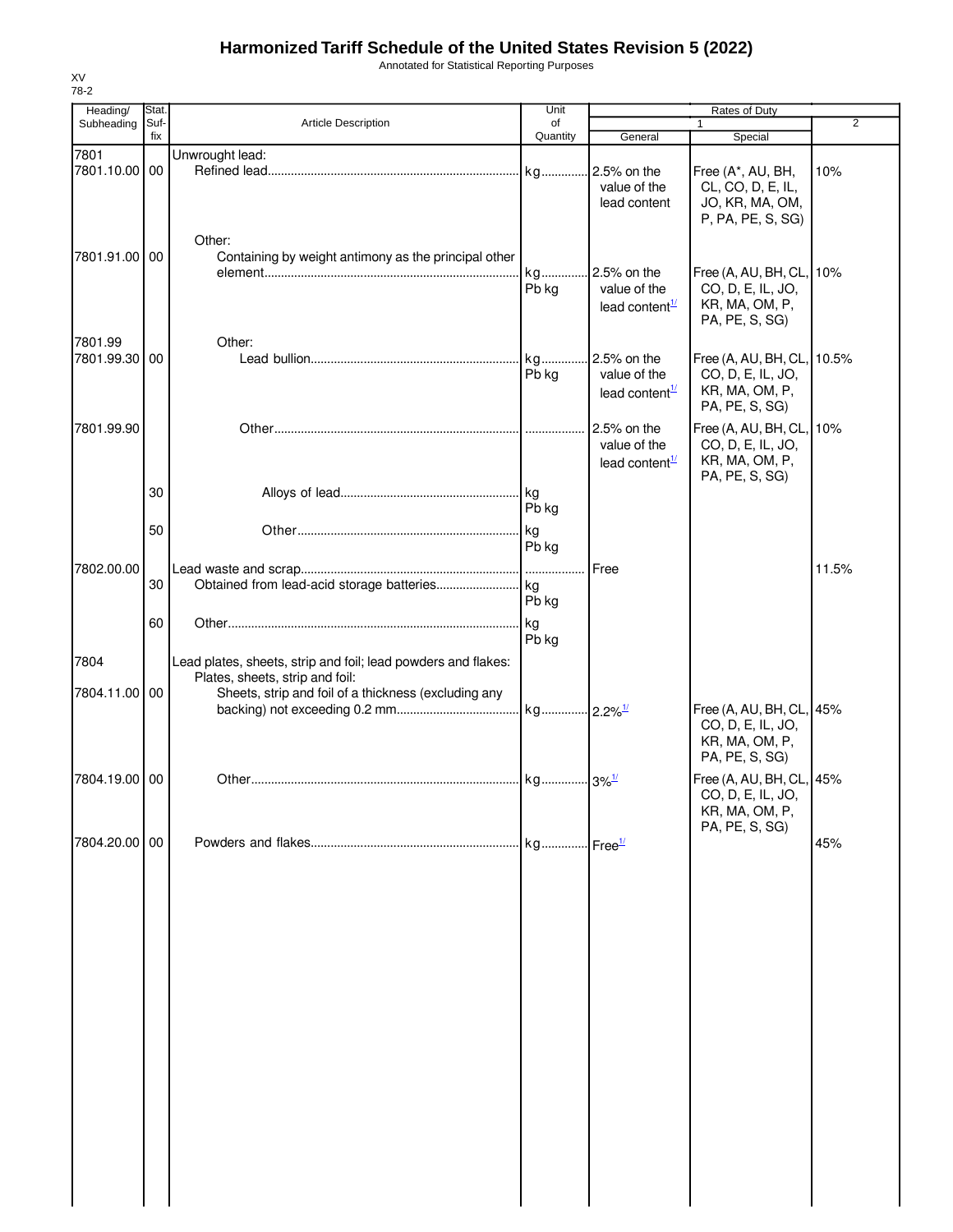# **Harmonized Tariff Schedule of the United States Revision 5 (2022)**

Annotated for Statistical Reporting Purposes

| Heading/      | Stat.       |                                                           | Unit                  |         |                                                                                                        |                |
|---------------|-------------|-----------------------------------------------------------|-----------------------|---------|--------------------------------------------------------------------------------------------------------|----------------|
| Subheading    | Suf-<br>fix | Article Description                                       | $\circ$ f<br>Quantity | General | 1<br>Special                                                                                           | $\overline{2}$ |
| 7806          |             | Other articles of lead:                                   |                       |         |                                                                                                        |                |
| 7806.00.03 00 |             |                                                           |                       |         | Free (A, AU, BH, CL, 45%<br>CO, D, E, IL, JO,<br>KR, MA, OM, P,                                        |                |
| 7806.00.05 00 |             | Lead tubes, pipes and tube or pipe fittings (for example, |                       |         | PA, PE, S, SG)<br>Free (A, AU, BH, CL, 45%<br>CO, D, E, IL, JO,<br>KR, MA, OM, P,                      |                |
| 7806.00.80 00 |             |                                                           |                       |         | PA, PE, S, SG)<br>Free (A, AU, B, BH, 45%<br>CL, CO, D, E, IL,<br>JO, KR, MA, OM,<br>P, PA, PE, S, SG) |                |
|               |             |                                                           |                       |         |                                                                                                        |                |
|               |             |                                                           |                       |         |                                                                                                        |                |
|               |             |                                                           |                       |         |                                                                                                        |                |
|               |             |                                                           |                       |         |                                                                                                        |                |
|               |             |                                                           |                       |         |                                                                                                        |                |
|               |             |                                                           |                       |         |                                                                                                        |                |
|               |             |                                                           |                       |         |                                                                                                        |                |
|               |             |                                                           |                       |         |                                                                                                        |                |
|               |             |                                                           |                       |         |                                                                                                        |                |
|               |             |                                                           |                       |         |                                                                                                        |                |

XV 78-3